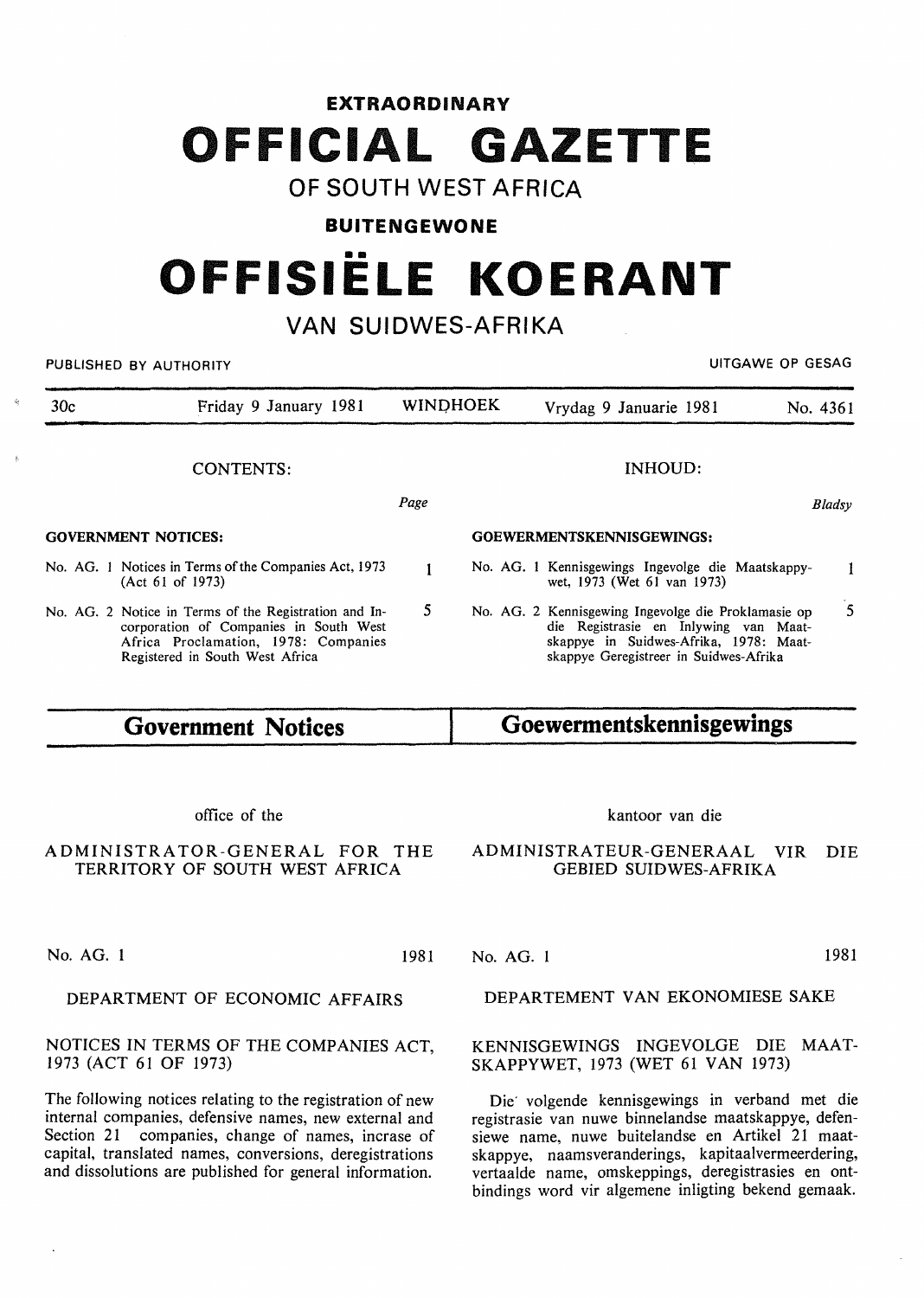No guarantee is given as to the accuracy of the particulars furnished and no responsibility is taken for errors or omissions or their consequences.

D. J. STRAUSS, Registrar of Vompanies.

Windhoek 9 January I981

#### REGISTRASIE VAN MAATSKAPPYE/REGIS-**TRATION OF COMPANIES. NUWE MAATSKAPPYE/NEW COMPANIES.**

(Nommer, naam en adres van Maatskappy, aandelekapitaal/Number, name and addres of company, share capital.)

- 80/118 STEMA CONSTRUCTION CO (PTY) LTD: 409, Jakaranda Street, Okahandja, Secondary, RI 000.
- 80/119 WINDHOEK WINDING & ENGINEER-ING (PTY) LTD: Standard Bank Chambers, Kaiser Street, Windhoek, Secondary, R4 000.
- 80/120 NAMIBIA AERIAL SURVEYS (PTY) LTD: Volkskas Buildings, Kaiser Street, Windhoek, Commerce, R100.
- 80/121 DIE DRANKWINKEL (EDMS) BPK: Fracois Haus, Triftstraat, Windhoek, Handel, R100.
- 80/123 SILVERLEAD (PTY) LTD: 13 Feld Street, Swakopmund, Mining, RI 000.
- 80/124 PERWALD ENGINEERING Neuhaus and Co, 2nd Floor, Sanlam Building, Biilow Street, Windhoek, Secondary, 4 000 npv.
- 80/125 ADLER INVESTMENTS (PTY) LTD: Ludwig Schroder, II Post Street, Swakopmund, Investments R4 000.
- 80/126 WELWIPROP (PTY) LTD: 87 Kaiser Street, Windhoek, Investments, R4 000.
- 80/127 EAGLE HELICOPTER SERVICES (PTY) LTD: 8th Floor, Metje & Ziegler Bid, Kaiser Street, Windhoek, Commerce, R4 000.
- 80/128 NAMIBIA TRANSMISSION LINES (PTY) LTD: 4th Floor, SWABS Building Post Street, Windhoek, Secondary, RIO 000.
- 80/129 FARM BERGHOF (PTY) LTD: 3de Vloer City Centre gebou, Hepworths Arcade, Windhoek, Landbou, 4 000 spw.
- 80/130- NAMTECH ENTERPRISES (PTY) LTD: 6th Floor, Capital Centre, Windhoek, Commerce, R4 000.
- 80/131 FRAZZO PROPERTIES (PTY) LTD: Francois House, Von Francois Street, Windhoek, Investments, R4 000.
- 80/132 NAMIBIA PROCESSING (PTY) LTD: 23 Post Street, Windhoek, Secondary (Leather goods), R50 000.
- 80/133 F. F. M. ENGINEERING (PTY) LTD: Erf No. 785, Okahandja, Secondary (Engineering), RIO 000.
- 80/134 CYCLES WHOLESALE PROPERTY

Geen waarborg ten opsigte van die juistheid van die besonderhede verstrek word gegee nie en geen verantwoordelikheid vir foute of weglatings of die gevolge daarvan word aanvaar nie.

D. J. STRAUSS, Registrateur van Maatskappye

Windhoek 9 Januarie 1981

(PTY) LTD: 25 Post Street, Windhoek, Investments, R1 000.

- 80/135 LEINBERGERS GEMSBOCK (PTY) LTD: Kuiseb Street, No.I, Windhoek, Commerce, 4 000 npv.
- 80/136 AFRICAN EXPLORATION AND MINING COMPANY (PTY) LTD: 3rd Floor, SWABS, Buildings, Post Street, Windhoek, Mining, R4 000.
- 80/137 D. H. AND S. PROPERTIES (NAMIBIA) (PTY) LTD: 3rd Floor, SWABS Building, Post Street, Windhoek, Investments, R4 000.
- 80/138 ZEBRA ENGINEERING (PTY) LTD: 2 Smit Street, Windhoek, Pionierspark, Commerce, R20 000.
- 80/139 HARDAP MELKERY (EDMS) BPK: Plaas Hardap, Mariental, Landbou, R100
- 80/140 BONAURUM (PTY) LTD: 11 Post Street, Swakopmund, Mining, RIOO.
- $80/141 J$ . N. HAMMAN BEHERENDE BELEGGINGS (EDMS) BPK: Swabank Building, Windhoek, Investments, R4 000.
- 80/142 BRUCE PROPERTIES (PTY) LTD: Metje Behnsen Buildings, Kaiser Street, Investments, R4 000.
- 80/143- ALLINAD (S.W.A.) (PTY) L:TD: Biilowstraat 28, Windhoek 9000, Handel, RIOO.
- 80/144 KEETMANSHOOP BELEGGINGS MAATSKAPPY (EDMS) BPK: Passanegebou Nr 2, Kaiserstraat, Beleggings, 4 000 npv.
- 80/145 RANCH PIPELINES (S.W.A.) (PTY) LTD: F.C.U. Building, John Meinert Street, Windhoek, Construction, R4 000.
- 80/146 BAHNHOF HOTEL (PTY) LTD: Swabank Building, Windhoek, Commerce, R4 000.
- 80/147 EDHEC (PROPRIETARY) LTD: Avondster Nr. 85, Mariental Agriculture, R120.
- 80/148 DIMO CONSTRUCTION (PTY) LTD: Francois House, Von Francois Street, Windhoek, Secondary (Building), R4 000.
- 80/149 LTA EARTHWORKS (SWA) LIMITED: 2 Ruhr Street, Northern Industrial Area, Windhoek, Secondary (Building) R4 000.
- 80/150 GOLEM PROPERTY HOLDINGS (WINDHOEK) (PTY) LTD: 702 Sanlamrand, Windhoek, Investments, R4 000.
- 80/151 KLEIN NAWEB (PROPRIETARY) LTD: 13 Feld Street, Swakopmund, Mining, R4 000.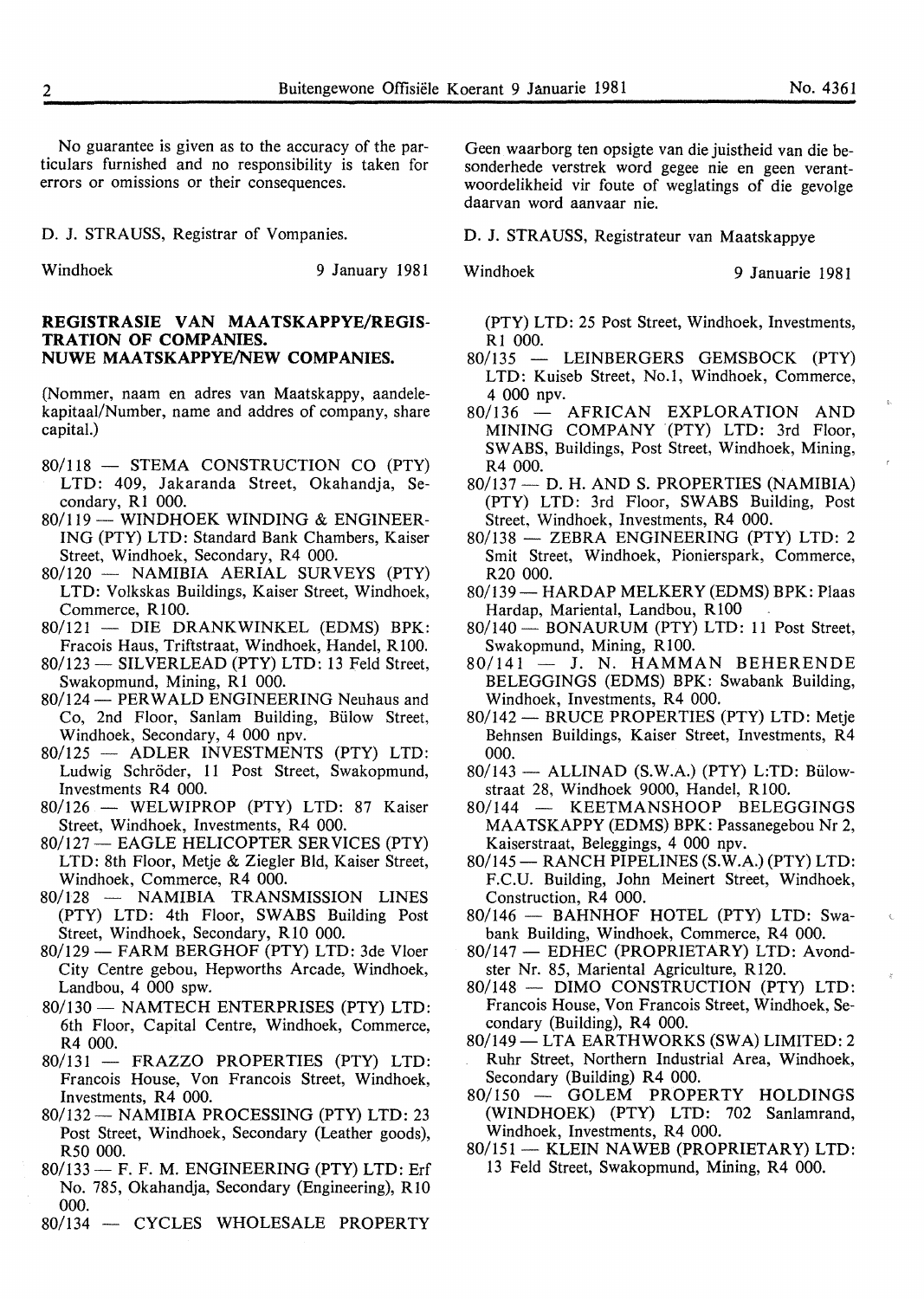#### REGISTRASIE VAN DEFENSIEWE NAME/REGISTRATION OF DEFENSIVE NAMES.

(Nommer, naam en adres van maatskappy, datum van registrasie/Number, name and address of company, date of registration.)

- $D/160/80$  BURROUGHS WELLCOME H. J. van Biljon & Co., P.O. Box 3516, Windhoek, 9000. 10-9-80:
- D/161/80 VÖEST-ALPINE NAMIBIA Fisher, Quarmby & Pfeifer, P.O. Box 37, Windhoek, 9000 26-9-80.
- D/162/80 WIENERWALD: D.M. Kisch Incorporated, Corporation Building Commisioner Street, Johannesburg, 2000. 30-9-80.
- D/163/80 DUNLOP HEYWOOD: Richard Ellis Dunloop Heywood, P.O. Box 1571, Windhoek, 9000. 8-10-80.
- D/164/80 NAMIBIA MOTOR SPARES: Associated Engineering P/L P/Bag 2, Parklands, 2121. 2010-80.
- D/165/80 NAMIBIA RADIATOR SERVICES: Associated Engineering P/L, P/Bag 2, Parklands, 2121. 20-10-80.
- D/166/80 TRANSOCEAN NAMIBIA: Lorentz & Bone, P.O. Box 85, Windhoek, 9000. 20-10-80.
- D/167/80 KLOCKNER-MOELLER: Lorentz & Bone, P.O. Box 85, Windhoek, 9000. 6-11-80.
- D/168/80 TRANSOCEAN LINERS: (SOUTH WEST AFRICA): Lorentz & Bone, P.O. Box 85, Windhoek, 9000. 7-11-80.
- D/169/80 TRANSOCEAN CONTAINERS (SOUTH WEST AFRICA): Lorentz & Bone, P.O. Box 85, Windhoek, 9000. 7-11-80.
- D/170/80 REX TRUEFORM CLOTHING COMPANY: Lorentz & Bone, P.O. Box 85, Windhoek, 9000. 7-11-80.
- D/171/80 JOHN STEPHEN: Lorentz & Bone, P.O. Box 85, Windhoek, 9000. 7-11-80.
- D/172/80 CASSIDYS: Lorentz & Bone, P.O. Box 85, Windhoek, 9000. 7-11-80.
- $D/173/80$  POLO: Lorentz & Bone, P.O. Box 85, Windhoek, 9000. 7-11-80.
- D/174/80 NAMIBIA FISHING: Ervin & Johnson LTD, P.O. Box 1628, ape Town, 8000. 10-11-80.
- D/175/80 NAMIBIAN FOOD: Ervin & Johnson LTD, P.O. Box 1628 Cape Town, 8000. 10-11-80.
- $D/176/80$  OLDHAM: c/o Bowman, Gilfillan & Blacklock, P.O. Box 1397, Johannesburg, 2000. 12- 11-80.
- D/177/80 CHLORIDE: c/o Bowman, Gilfillan & Blacklock, P.O. Box 1397, Johannesburg, 2000. 12- 11-80.
- D/178/80 EXIDE: c/o Bowman, Gilfillan & Blacklock, P.O. Box 1397, Johannesburg, 2000. 12- 11-80.
- D/179/80 HULETTS ALUMINIUM SOUTH WEST AFRICA: Lorentz & Bone, P.O. Box 85, Windhoek, 9000. 17-1180.
- D/180/80 ALPAK SOUTH WEST AFRICA: Lorentz & Bone, P.O. Box 85, Windhoek, 9000. 17- 11-80.
- $D/181/80$  ALUMINIUM AND GENERAL PRODUCTS SOUTH WEST AFRICA: Lorentz & Bone, P.O. Box 85, Windhoek, 9000. 17-11-80.
- D/182/80 NAMIBIAN VERSEKERINGS-MAKELAARS: Lorentz & Bone, P.O. Box 85, Windhoek, 9000. 17-11-80.
- D/183/80 NAMIBIA INSURANCE BROKERS: Lorentz & Bone, P.O. Box 85, Windhoek, 9000. 17- 11-80.
- D/184/80 MERITEX: Lorentz & Bone, P.O. Box 85, Windhoek, 9000. 17-11-80.
- $D/185/80$  TRANS-NAMIBIA AVIATION: Herman van Wyk & Kie, Posbus 3502, Windhoek, 9000. 19-11-80.
- D/186/80 STUTTAFORDS VAN LINES (NAMI-BIA): Powell & Swartz, P.O. Box 20, Windhoek, 9000. 19-11-80.
- D/187/80 SOUTHERN SUN: Lorentz & Bone, P.O. Box 85, Windhoek, 9000. 27-11-80.
- D/188/80 NAMIBIAN EAGLE INSURANCE COMPANY: 70 Fox Street, P.O. Box 61489, Johannesburg, 2000 (Marshalltown). 2-12-80.

#### BUITELANDSE MAATSKAPPYE/EXTERNAL COMPANIES.

(Nommer, naam en adres van maatskappye, aandelekapitaal/Number, name and address of company, share capital).

F/UC/29011 - ATLANTIC AND CONTINENTAL ASSURANCE COMPANY OF SOUTH WEST AFRICA LTD: 415-416 Carl List Haus, Windhoek, commerce, R3 000 000.

#### ARTIKEL 21 MAATSKAPPYE SONDER WINS-OOGMERK/SECTION 21 COMPANIES NOT FOR GAIN.

- $21/80/122$  THE METHODIST CHURCH OF SOUTHERN AFRICA: 16 Love Street, Windhoek, Church.
- $F/C/2194/21 SEVENTH-DAY ADVENTIST$ COMMUNITY OF AFRICA (INCORP. ASS. NOT FOR GAIN): 5 Everest Street Eros, Windhoek, Church.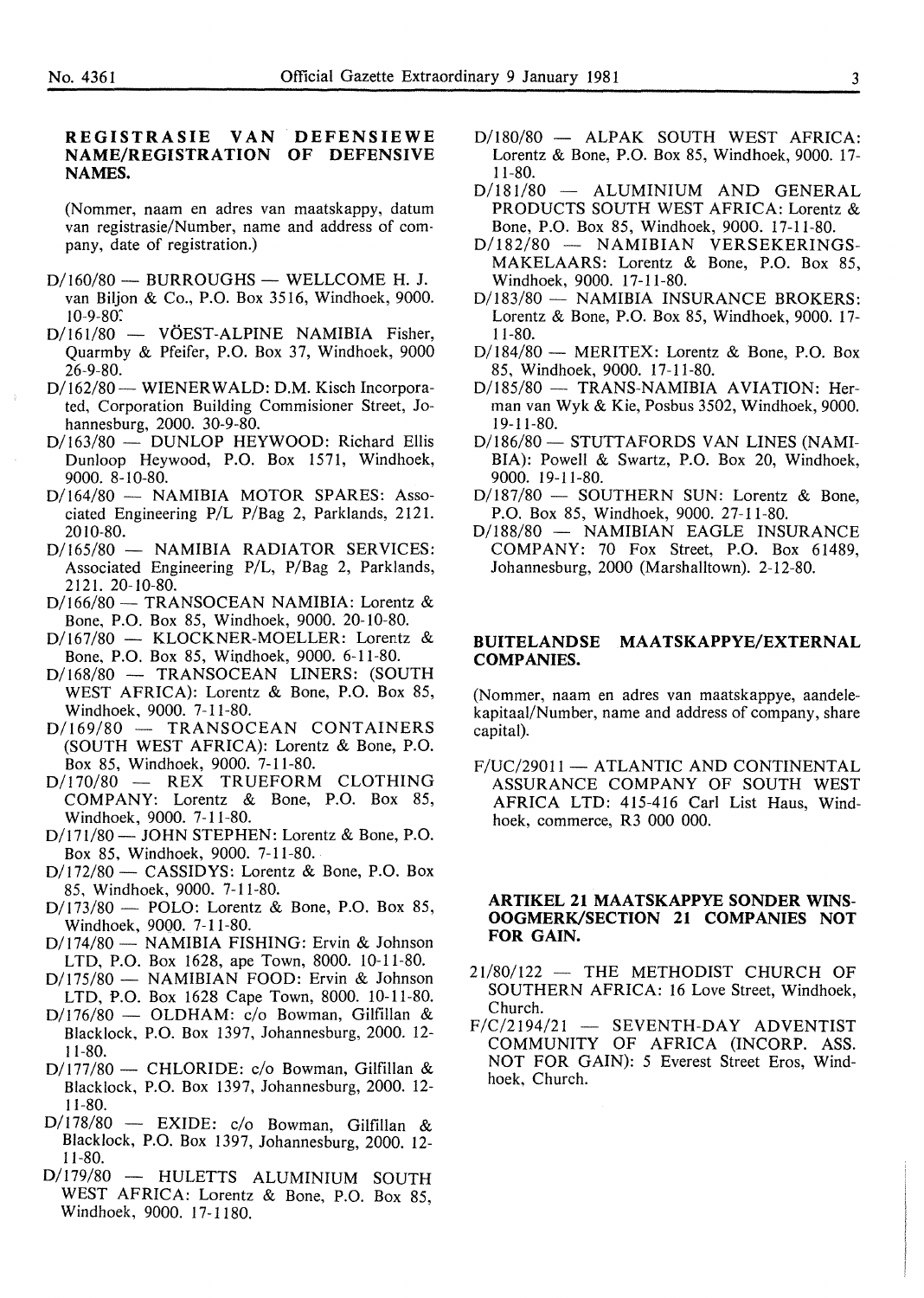#### SPECIAL RESOLUTIONS./SPESIALE BE-**SLUITE** CHANGE OF NAMES/NAAMSVER-ANDERINGS

(Old name, new name, date of registration of special resolution/Ou naam, nuwe naam, datum van registrasie van spesiale besluit.)

- Namibian Mining Company (Pty) Ltd., GRANITE MINING CONTRACTORS NAMIBIA (PTY) LTD: 15-9-80.
- Adri Basson (Edms) Bpk., AGRA EIENDOMME (EDMS) BPK: 18-9-80.
- Saamwerk Verspreiders (S.W.A.) (Edms) Bpk., AGRA VERSPREIDERS (EDMS) BPK: 19-9-80.
- Road Bulls (Pty) Ltd., H.O. HIMMEL ELECTRI-CAL SERVICES (PTY) LTD: 30-9-80.
- Guinas Holdings (Pty) Ltd., PETCO ENTERPRISES (PTY) LTD: 13-10-80.
- Intermeat (Pty) Ltd., KUBMAAMS (PTY) LTD: 13- 10-80.
- W. L. Ochse Lewendehawe (Edms) Bpk., W. L. OCHSE LEWENDEHA WE (S.W.A.) (EDMS) BPK: 24-10-80.
- H. Bleks & C. Kieckebusch (Pty) Ltd., VREDEHOF BELEGGINGS (EDMS) BPK: 27-10-80.
- LTA Construction (S.W.A.) Ltd., LTA (S.W.A.) LIMITED: 6-11-80.
- Union national South British Insurance co Ltd., GUARDIAN NATIONAL INSURANCE COMpANY LIMITED: 17-11-80.
- C.N.A. Properties (Windhoek) (Pty) Ltd., FURNITURE HOUSE (PTY) LTD: 17-11-80.
- Putt-Putt South West Africa (Proprietary) Limited. KARIBIB MEUBELFABRIEK (EIENDOMS) BEPERK: 2-12-80.
- United Car Hire (Pty) Limited., KARENA RENTACAR (PTY) LIMITED: 4-8-80.
- W.M.F. Property Company (Pty) Ltd., ADVANCE TECHNICS (PTY) LTD: 8-12-80.

#### SPECIAL RESOLUTIONS/SPESIALE BESLUITE. INCREASE OF CAPITAL/VERMEERDERING VAN KAPITAAL.

(Name of company, increase of capital, date of registration/Naam van maatskappy, vermeerdering van kapitaal, datum van registrasie.)

NAMSWA OLIE (EDMS) BPK; from R200 000 to R400 000. 6-10-80.

- GUSTAV VOIGTS INVESTMENTS (PTY) LTD; from R200 to R1 125 000 7-7-80.
- WINDHOEK INSURANCE BROKERS (PTY) LTD; from R4 000 to R 10 000. 24-11-80.
- TRANS-NAMIBIA MINES (PTY) LTD: from R1 000 to RIO 000. 5-12-80.

#### SPECIAL RESOLUTIONS/ SPECIALE BESLUITE. TRANSLATED NAMES/VERTAALDE NAME.

(Name of company, date of registration of name/Naam van maatskappy, datum van registrasie van naam.)

- Namswa Olie (Edms) Bpk: NAMSWA OIL (PTY) LTD, 15-10-80.
- Guardian National Insurance Co. Ltd; GUARDIAN NASIONALE VERSEKERINGSMAATSKAPPY BEPERK, 17-11-80.

#### SPECIAL RESOLUTIONS./SPESIALE BESLUIT CONVERSION OF COMPANY/OMSKEPPING VAN MAATSKAPPY.

- $1611 LTA$  Construction (S.W.A.) (Ptv) Ltd: LTA CONSTRUCTION (S.W.A.) LIMITED. 6-11-80.
- 508 CNA Properties (Windhoek) Limited: CNA PROPERTIES (WINDHOEK) (PTY) LTD. 22-10- 80.

#### DEREGISTRATION OF COMPANIES/DE-REGISTRASIE VAN MAATSKAPPYE.

- UNDERSEA EXPLORATIONS AND MINING (PTY) LTD: Windhoek, Mining, R4 000.
- SWAKOPMUND HEALTH SERVICES SOCIETY: Swakopmund, Health Services.
- AUTO HOLDINGS LIMITED: Windhoek, R400 000, Commerce.
- NAMIB GROENTE (EDMS) BPK: Swakopmund, Handel, 4 000 s.p.w.